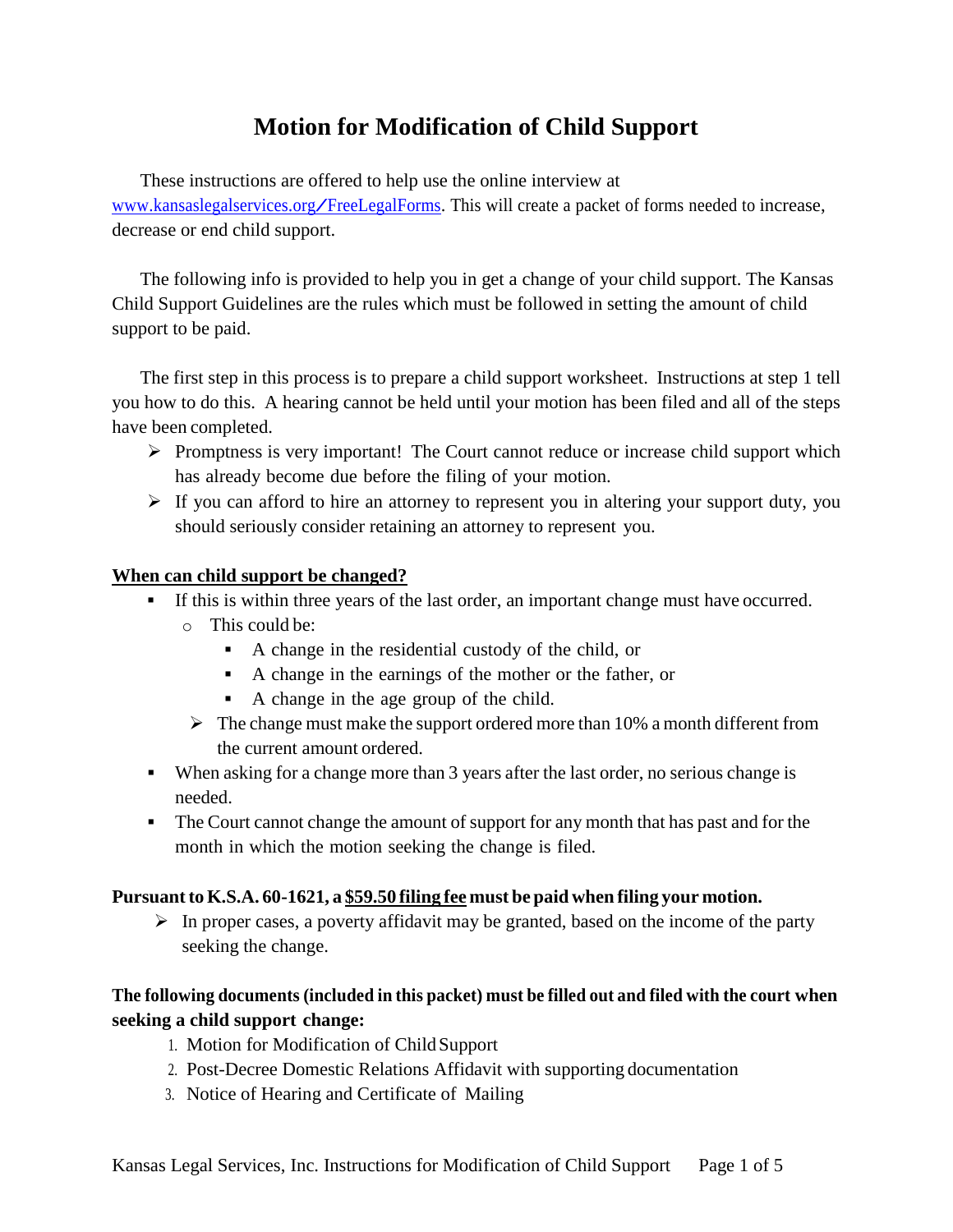- 4. Return of Service for Certified Mail
- 5. Order modifying Child Support (you will use this at the final hearing on this motion.)
- 6. Kansas PaymentCenter Child Support OrderInformation Sheet(you will use this at the final hearing on this motion)

## *Followthe steps belowinthe order given. Check eachone off as youcomplete it to properly file your motion with the court.*

#### **1. Motion for Modification of Child Support.**

- **\_\_\_\_\_\_** a. Before filing a Motion for Modification of Child Support, you should complete a Child Support Worksheet for your current situation.
	- $\triangleright$  Child Support must change more than 10% monthly before the Court will grant your motion.
		- If the joint income of both parents is less than \$50,000. You can complete free child support worksheets [here.](https://lawhelpinteractive.org/Interview/InterviewHome?templateId=2098) (If the link doesn't work, you can paste this URL in your browser, [www.kansaslegalservices.org/FreeLegalForms\)](http://www.kansaslegalservices.org/FreeLegaForms)
		- If the joint income is greater than that, you can create a worksheet at [www.childsupporttools.com.](https://childsupporttools.com/for-parents/) A credit card payment of \$20 can give you 30 days access to prepare multiple worksheets for a single case. This will allow you to alter the worksheet as needed for filing your motion.

**Consider the following:** Children born to the payer of child support after the children included in the Child Support Order are not treated as a basisto reduce support. However, when a motion to increase support is filed, the costs of those children are studied in getting amounts from the Child Support guidelines.

- $\triangleright$  If you seek an increase in child support, but the inclusion of children born later will decrease your support, the court is allowed to decrease your support.
- **\_\_\_\_\_\_** b. The Certificate of Mailing partshould include the names and addresses of the following:
	- i. Other party/ex-spouse;
	- ii. Other party/ex-spouse's attorney of record;
	- iii. Court Trustee or DFS, if one of those agencies enforces your case.
- **\_\_\_\_\_\_** c. Make 4 copies. (5 copies if your case is enforced by the Court Trustee or DFS)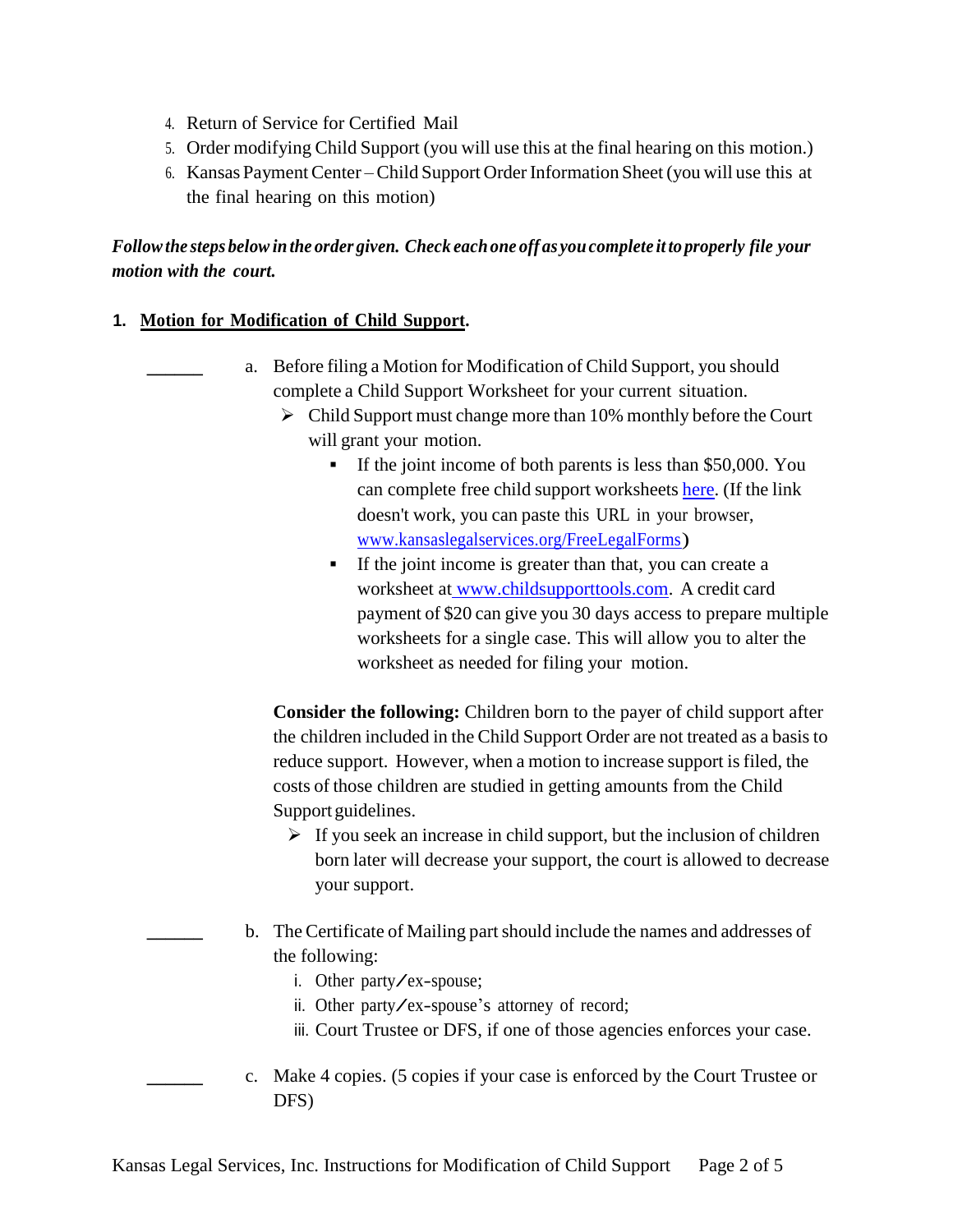## **2. Post-Decree Domestic Relations Affidavit. (Post DRA)**

|    |    | a. Two copies of this document are provided.<br>Set aside the other blank copy to mail to the opposing party or ex-<br>spouse. (Don't mail this until you have a date for the Court hearing.)                                                                                                                                        |
|----|----|--------------------------------------------------------------------------------------------------------------------------------------------------------------------------------------------------------------------------------------------------------------------------------------------------------------------------------------|
|    |    | b. Attach supporting papers to your completed Post DRA.<br>One month's worth of pay stubs; copy of most recent tax return and<br>➤<br>W-2; unemployment, disability, work comp, or social security income<br>received; proof of health insurance paid on behalf of yourself and the<br>child(ren); proof of daycare expense, if any. |
|    |    | c. Make Sign the Post-Decree Domestic Relations Affidavit in front of a<br><b>Notary Public.</b>                                                                                                                                                                                                                                     |
|    | d. | Make 4 copies of the Post-Decree Domestic Relations Affidavit and<br>supporting documents. (5 copies if your case is enforced by the Court<br>Trustee or DFS)                                                                                                                                                                        |
|    | e. | Staple the initial Motion for Modification to the initial Post-Decree Domestic<br>Relations Affidavit with supporting records.                                                                                                                                                                                                       |
|    | f. | Staple the remaining copies of the Motion for Modification to each copy of<br>the Post-Decree Domestic Relations Affidavit with all attachments.                                                                                                                                                                                     |
| 3. |    | <b>Notice of Hearing and Certificate of Mailing.</b>                                                                                                                                                                                                                                                                                 |
|    | a. | Fill out the Notice of Hearing and Certificate of Mailing, except for the<br>hearing date and time.                                                                                                                                                                                                                                  |
|    | b. | Make 4 copies of the completed Notice of Hearing. (5 copies if your case is<br>enforced by the Court Trustee or DFS)                                                                                                                                                                                                                 |
| 4. |    | <b>Filing your Motion and Obtaining a Hearing Date.</b>                                                                                                                                                                                                                                                                              |
|    | a. | Go to the Clerk of the District Court office in your county to file your<br>motion and pay the filing fee.<br>$\triangleright$ Bring originals and all copies with you.<br>$\triangleright$ This office is located in your County Courthouse                                                                                         |
|    |    | b. Give the clerk at the counter the original and all copies of the Motion for                                                                                                                                                                                                                                                       |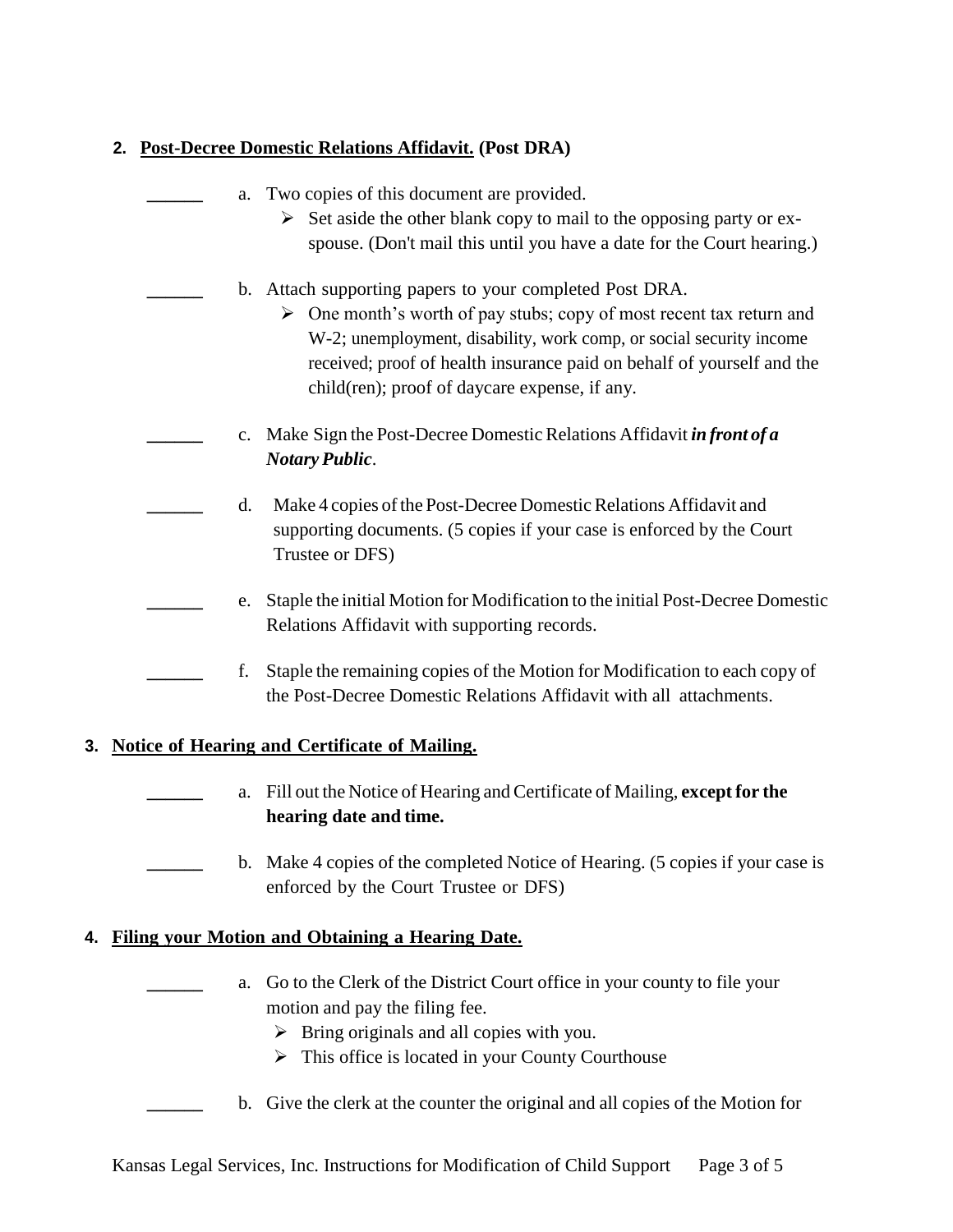Modification of Child Support.

- $\triangleright$  The clerk will file-stamp the original and all copies of the Motion.
- $\triangleright$  They will keep the primary form for the court file and give you back all of the copies.
- **\_\_\_\_\_\_** c. The Clerk will assist you in finding out the date and time when your case can be heard.
	- $\triangleright$  This will be a specific hearing time, based on the Judge's schedule. You cannot set the time yourself.
	- $\triangleright$  You must write this date and time on all copies.
	- $\triangleright$  In some counties, you may be sent to the Judge's office to set the date and time for the hearing.

## **5. Serving the Opposing Party.**

You must mail one copy of the papers by certified mail to the other party, and regular mail to their attorney, and to any enforcement agency.

- $\triangleright$  You should do this on the same day that you file the Notice of Hearing with the Clerk of the District Court.
- $\triangleright$  Failure to mail the copies and provide proof of service will result in your motion being dismissed.
- $\triangleright$  Use the address you put on the Certificate of Service. If you learn a new address, do a new Certificate of Service.
	- **\_\_\_\_\_\_** a. Keep one copy of the Motion for Modification of Child Support and Notice of Hearing for yourself.
		- **\_\_\_\_\_\_** b. Mail one copy of the Motion for Modification of Child Support (with all attachments),theNoticeofHearing, andthe**blank**Post-DecreeDomestic Relations Affidavit that you set aside before when you finished Step 2 (a), to the other party/ex-spouse **by certified mail**.
			- **\_\_\_\_\_\_** c. Mail one copy of the Motion for Modification of Child Support (with all attachments) and the Notice of Hearing to the opposing attorney of record, if any.
				- $\triangleright$  You can use regular mail for this notice.
				- $\triangleright$  An attorney who has withdrawn from the case does not need to get a copy of the Motion for Modification of Child Support.
			- **\_\_\_\_\_\_** d. Mail one copy of the Motion for Modification of Child Support (with all attachments) and the Notice of Hearing to the agency enforcing your